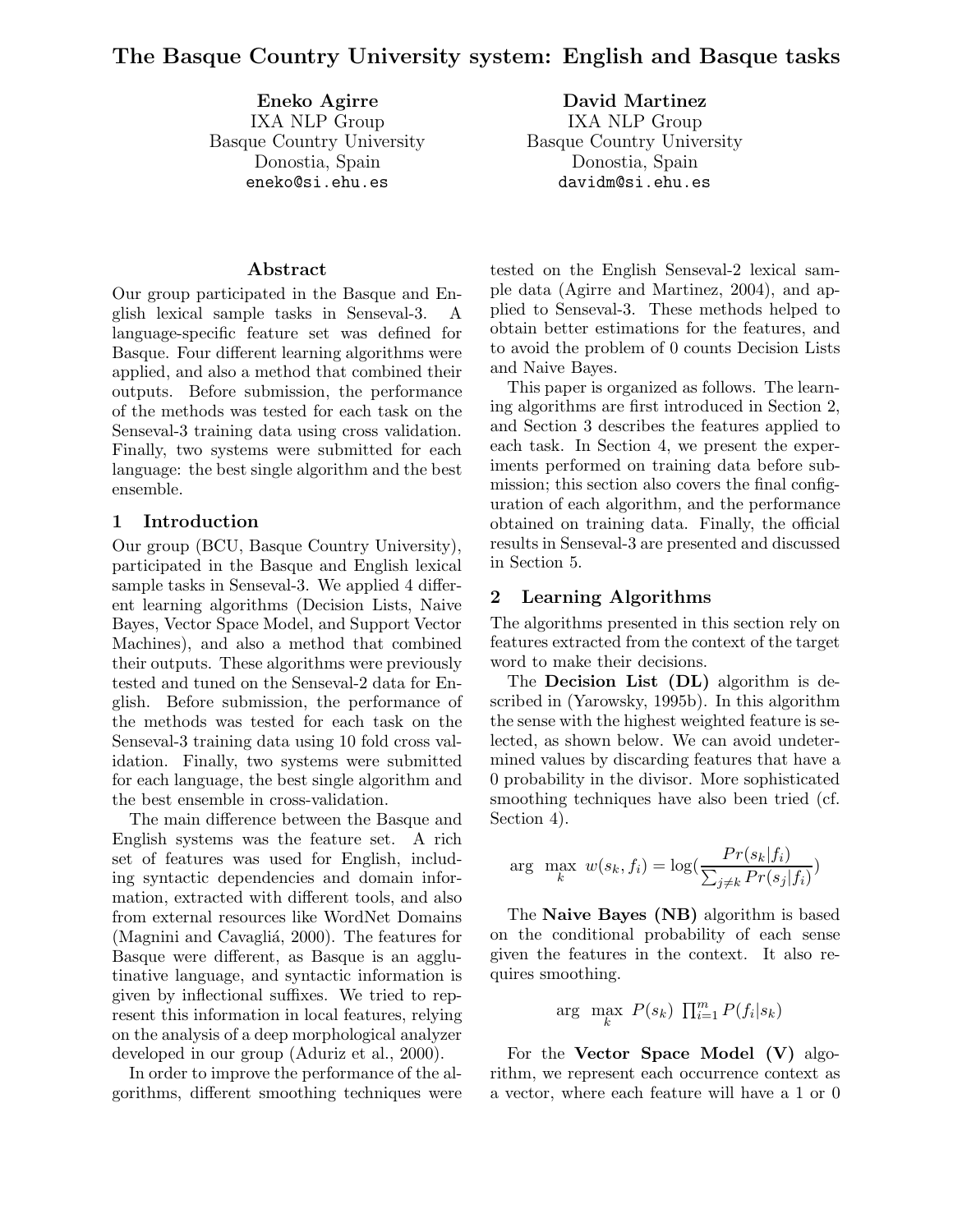value to indicate the occurrence/absence of the feature. For each sense in training, one centroid vector is obtained. These centroids are compared with the vectors that represent testing examples, by means of the cosine similarity function. The closest centroid is used to assign its sense to the testing example. No smoothing is required to apply this algorithm, but it is possible to use smoothed values.

Regarding **Support Vector Machines (SVM)** we utilized SVM-Light (Joachims, 1999), a public distribution of SVM. Linear kernels were applied, and the soft margin (C) was estimated per each word (cf. Section 4).

# **3 Features**

# **3.1 Features for English**

We relied on an extensive set of features of different types, obtained by means of different tools and resources. The features used can be grouped in four groups:

**Local collocations**: bigrams and trigrams formed with the words around the target. These features are constituted with lemmas, wordforms, or  $PoS$  tags<sup>1</sup>. Other local features are those formed with the previous/posterior lemma/word-form in the context.

**Syntactic dependencies**: syntactic dependencies were extracted using heuristic patterns, and regular expressions defined with the PoS tags around the target<sup>2</sup>. The following relations were used: object, subject, noun-modifier, preposition, and sibling.

**Bag-of-words features**: we extract the lemmas of the content words in the whole context, and in a *±*4-word window around the target. We also obtain salient bigrams in the context, with the methods and the software described in (Pedersen, 2001).

**Domain features**: The WordNet Domains resource was used to identify the most relevant domains in the context. Following the relevance formula presented in (Magnini and Cavagliá, 2000), we defined 2 feature types: (1) the most relevant domain, and (2) a list of domains above a predefined threshold<sup>3</sup>. Other experiments using domains from SUMO, the EuroWordNet top-ontology, and WordNet's Semantic Fields were performed, but these features were discarded from the final set.

# **3.2 Features for Basque**

Basque is an agglutinative language, and syntactic information is given by inflectional suffixes. The morphological analysis of the text is a necessary previous step in order to select informative features. The data provided by the task organization includes information about the lemma, declension case, and PoS for the participating systems. Our group used directly the output of the parser (Aduriz et al., 2000), which includes some additional features: number, determiner mark, ambiguous analyses and elliptic words. For a few examples, the morphological analysis was not available, due to parsing errors.

In Basque, the determiner, the number and the declension case are appended to the last element of the phrase. When defining our feature set for Basque, we tried to introduce the same knowledge that is represented by features that work well for English. We will describe our feature set with an example: for the phrase "elizaren arduradunei" (which means "to the directors of the church") we get the following analysis from our analyzer:

|  | eliza  -ren   arduradun  -ei                                             |  |
|--|--------------------------------------------------------------------------|--|
|  | <b>church</b> $\vert$ of the $\vert$ <b>director</b> $\vert$ to the +pl. |  |

The order of the words is the inverse in English. We extract the following information for each word:

```
elizaren:
```

```
Lemma: eliza (church)
 PoS: noun
 Declension Case: genitive (of)
 Number: singular
 Determiner mark: yes
arduradunei:
 Lemma: arduradun (director)
 PoS: noun
 Declension Case: dative (to)
 Number: plural
 Determiner mark: yes
```
We will assume that eliza (church) is the target word. Words and lemmas are shown in lowercase and the other information in uppercase. As local features we defined different types of unigrams, bigrams, trigrams and a window of *±*4 words. The unigrams were constructed combining word forms, lemmas, case, number, and determiner mark. We defined 4

<sup>&</sup>lt;sup>1</sup>The PoS tagging was performed with the fnTBL toolkit (Ngai and Florian, 2001).

<sup>&</sup>lt;sup>2</sup>This software was kindly provided by David Yarowsky's group, from Johns Hopkins University.

<sup>3</sup>The software to obtain the relevant domains was kindly provided by Gerard Escudero's group, from Universitat Politecnica de Catalunya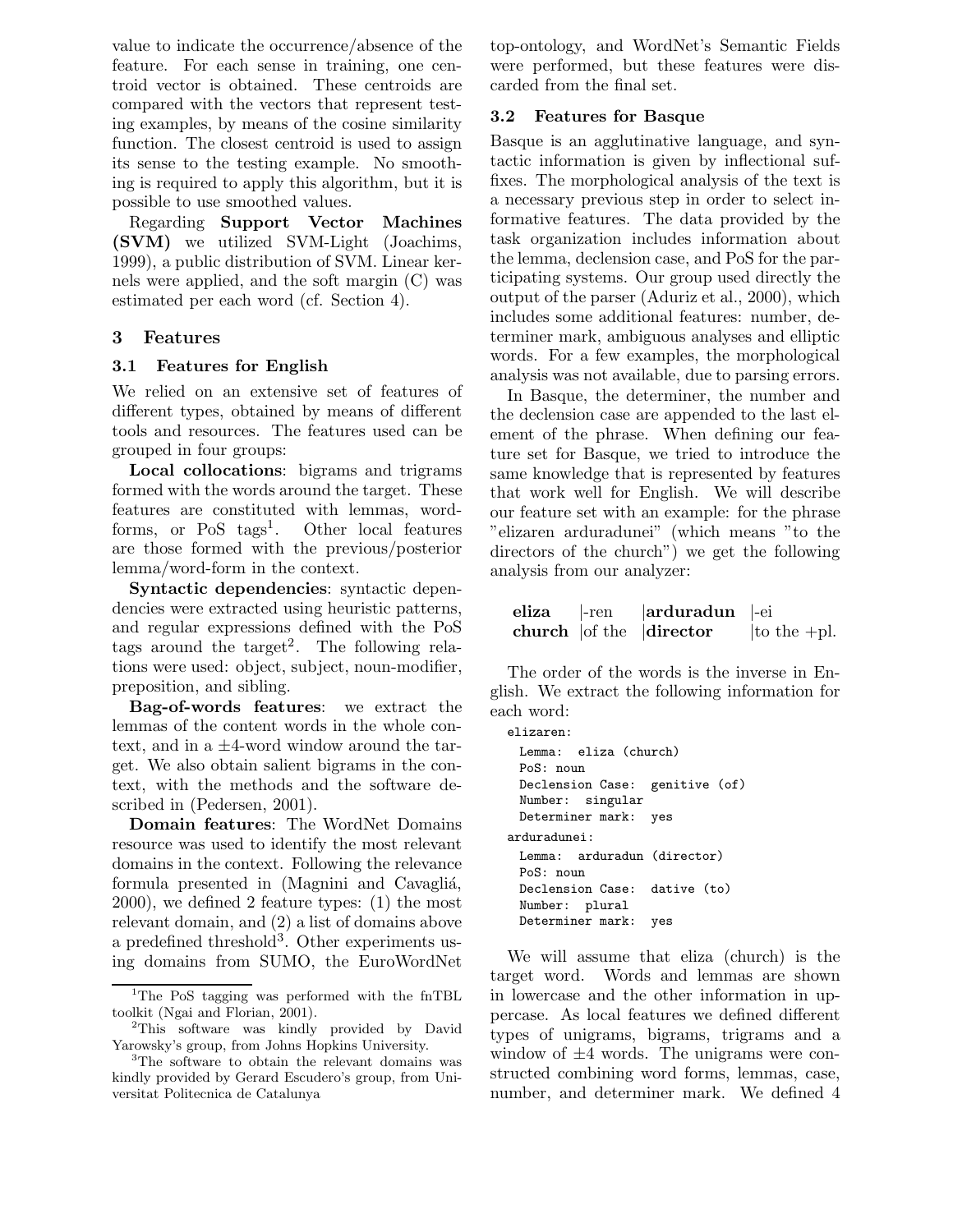kinds of unigrams:

Uni wf0 elizaren Uni wf1 eliza SING+DET Uni wf2 eliza GENITIVE Uni wf3 eliza SING+DET GENITIVE

As for English, we defined bigrams based on word forms, lemmas and parts-of-speech. But in order to simulate the bigrams and trigrams used for English, we defined different kinds of features. For word forms, we distinguished two cases: using the text string (Big wf0), or using the tags from the analysis (Big wf1). The word form bigrams for the example are shown below. In the case of the feature type "Big wf1", the information is split in three features:

```
Big wf0 elizaren arduradunei
Big wf1 eliza GENITIVE
Big wf1 GENITIVE arduradun PLUR+DET
Big wf1 arduradun PLUR+DET DATIVE
```
Similarly, depending on the use of the declension case, we defined three kinds of bigrams based on lemmas:

```
Big lem0 eliza arduradun
Big lem1 eliza GENITIVE
Big lem1 GENITIVE arduradun
Big lem1 arduradun DATIVE
Big lem2 eliza GENITIVE
Big lem2 arduradun DATIVE
```
The bigrams constructed using Part-ofspeech are illustrated below. We included the declension case as if it was another PoS:

Big pos -1 NOUN GENITIVE Big pos -1 GENITIVE NOUN Big pos -1 NOUN DATIVE

Trigrams are built similarly, by combining the information from three consecutive words. We also used as local features all the content words in a window of *±*4 words around the target. Finally, as global features we took all the content lemmas appearing in the context, which was constituted by the target sentence and the two previous and posterior sentences.

One difficult case to model in Basque is the ellipsis. For example, the word "elizakoa" means "the one from the church". We were able to extract this information from our analyzer and we represented it in the features, using a special symbol in place of the elliptic word.

# **4 Experiments on training data**

The algorithms that we applied were first tested on the Senseval-2 lexical sample task for English. The best versions were then evaluated by 10 fold cross-validation on the Senseval-3 data, both for Basque and English. We also used the training data in cross-validation to tune the parameters, such as the smoothed frequencies, or the soft margin for SVM. In this section we will describe first the parameters of each method (including the smoothing procedure), and then the cross-validation results on the Senseval-3 training data.

# **4.1 Methods and Parameters**

**DL**: On Senseval-2 data, we observed that DL improved significantly its performance with a smoothing technique based on (Yarowsky, 1995a). For our implementation, the smoothed probabilities were obtained by grouping the observations by raw frequencies and feature types. As this method seems sensitive to the feature types and the amount of examples, we tested 3 DL versions: DL smooth (using smoothed probabilities), DL fixed (replacing 0 counts with 0.1), and DL discard (discarding features appearing with only one sense).

**NB**: We applied a simple smoothing method presented in (Ng, 1997), where zero counts are replaced by the probability of the given sense divided by the number of examples.

**V**: The same smoothing method used for NB was applied for vectors. For Basque, two versions were tested: as the Basque parser can return ambiguous analyses, partial weights are assigned to the features in the context, and we can chose to use these partial weights (p), or assign the full weight to all features (f).

**SVM**: No smoothing was applied. We estimated the soft margin using a greedy process in cross-validation on the training data per each word.

**Combination**: Single voting was used, where each system voted for its best ranked sense, and the most voted sense was chosen. More sophisticate schemes like ranked voting, were tried on Senseval-2 data, but the results did not improve. We tested combinations of the 4 algorithms, leaving one out, and the two best. The best results were obtained combining 3 methods (leave one out).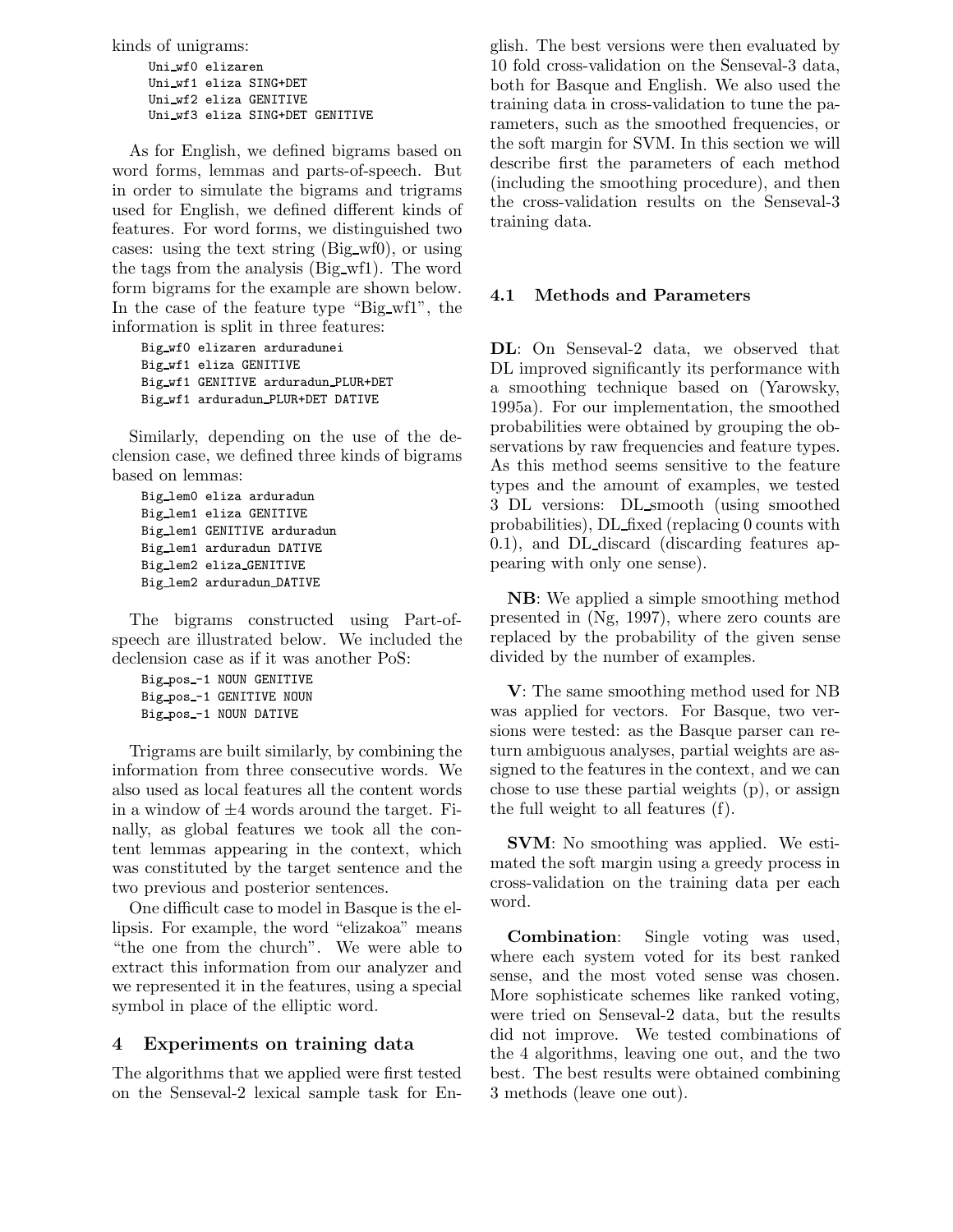| Method      | Recall |
|-------------|--------|
| vector      | 73,9   |
| <b>SVM</b>  | 73,5   |
| $DL$ smooth | 69,4   |
| NB          | 69,4   |
| DL fixed    | 65,6   |
| DL discard  | 65,4   |
| MFS         | 57,1   |
|             |        |

Table 1: Single systems (English) in crossvalidation, sorted by recall.

| Combination             | Recall   |
|-------------------------|----------|
| SVM-vector-DL_smooth-NB | 73,2     |
| SVM-vector-DL_fixed-NB  | 72,7     |
| SVM-vector-DL_smooth    | 74,0     |
| SVM-vector-DL fixed     | 73,8     |
| SVM-vector-NB           | 73,6     |
| SVM-DL_smooth-NB        | 72,4     |
| SVM-DL_fixed-NB         | 71,3     |
| SVM-vector              | $73.1\,$ |

Table 2: Combined systems (English) in crossvalidation, best recall in bold.

| Method     | Recall |
|------------|--------|
| <b>SVM</b> | 71,1   |
| <b>NB</b>  | 68,5   |
| vector(f)  | 66,8   |
| DL_smooth  | 65,9   |
| DL_fixed   | 65,2   |
| vector(p)  | 65,0   |
| DL_discard | 60,7   |
| MFS        | 53,0   |

Table 3: Single systems (Basque) in crossvalidation, sorted by recall.

| Combination             | Recall |
|-------------------------|--------|
| SVM-vector-DL_smooth-NB | 70,6   |
| SVM-vector-DL_fixed-NB  | 71,1   |
| SVM-vector-DL_smooth    | 70,6   |
| SVM-vector-DL-fixed     | 70,8   |
| <b>SVM-vector-NB</b>    | 71,1   |
| SVM-DL_smooth-NB        | 70,2   |
| SVM-DL_fixed-NB         | 70,5   |
| SVM-vector              | 69,0   |
| <b>SVM-NB</b>           |        |

Table 4: Combined systems (Basque) in crossvalidation, best recall in bold. Only vector(f) was used for combination.

#### **4.2 Results on English Training Data**

The results using cross-validation on the Senseval-3 data are shown in Table 1 for single systems, and in Table 2 for combined methods. All the algorithms have full-coverage (for English and Basque), therefore the recall and the precision are the same. The most frequent sense (MFS) baseline is also provided, and it is easily beaten by all the algorithms.

We have to note that these figures are consistent with the performance we observed in the Senseval-2 data, where the vector method is the best performing single system, and the best combination is SVM-vector-DL smooth. There is a small gain when combining 3 systems, which we expected would be higher. We submitted the best single system, and the best combination for this task.

#### **4.3 Results on Basque Training Data**

The performance on the Senseval-3 Basque training data is given in Table 1 for single systems, and in Table 2 for combined methods. In this case, the vector method, and DL smooth obtain lower performance in relation to other methods. This can be due to the type of features used, which have not been tested as extensively as for English. In fact, it could happen that some features contribute mostly noise. Also, the domain tag of the examples, which could provide useful information, was not used.

There is no improvement when combining different systems, and the result of the combination of 4 systems is unusually high in relation to the English experiments. We also submitted two systems for this task: the best single method in cross-validation (SVM), and the best 3-method combination (SVM-vector-NB).

## **5 Results and Conclusions**

Table 5 shows the performance obtained by our systems and the winning system in the Senseval-3 evaluation. We can see that we are very close to the best algorithms in both languages.

The recall of our systems is 1.2%-1.9% lower than cross-validation for every system and task, which is not surprising when we change the setting. The combination of methods is useful for English, where we improve the recall in 0.3%, reaching 72.3%. The difference is statistically significant according to McNemar's test.

However, the combination of methods does not improve the results in the the Basque task, where the SVM method alone provides better